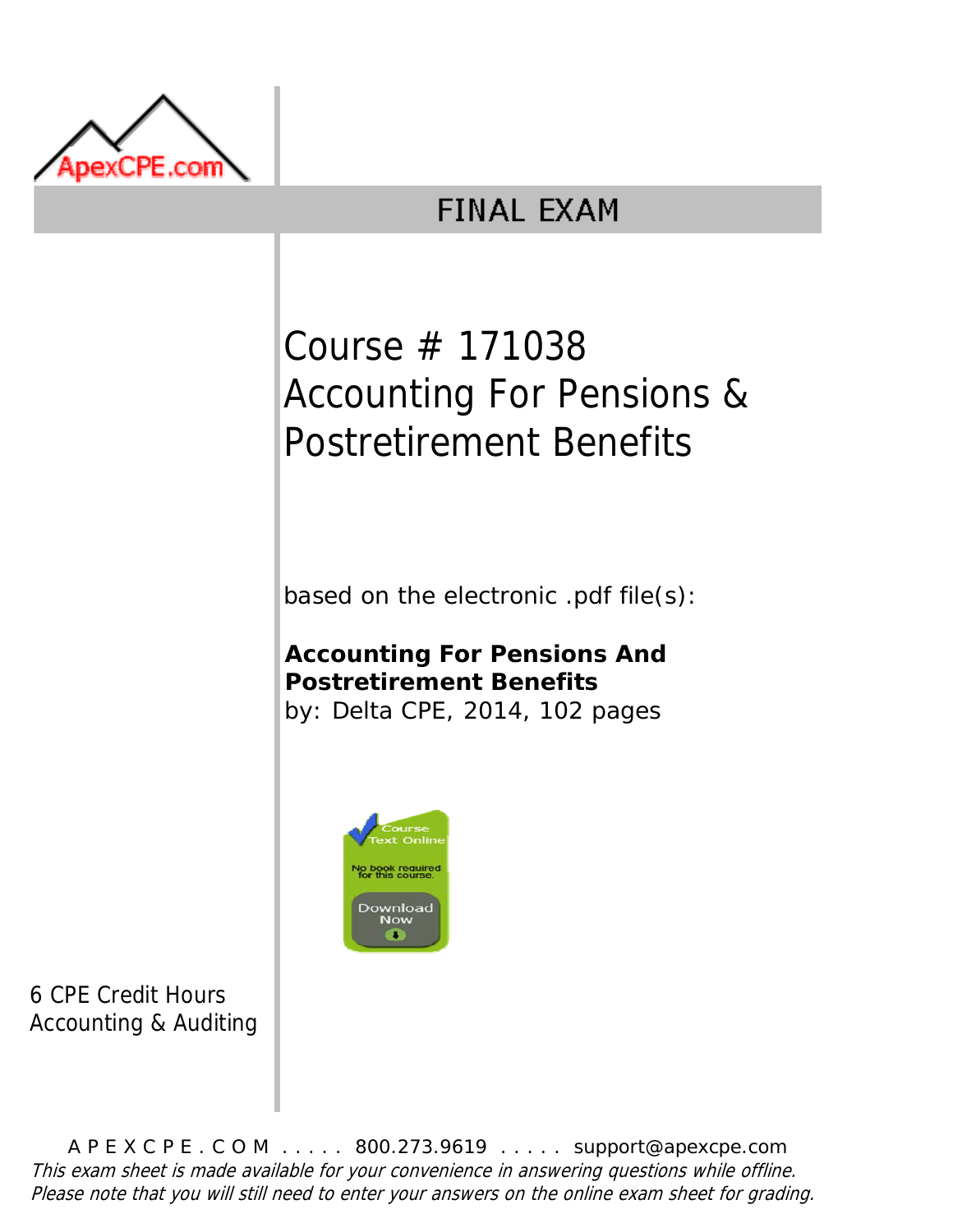Instructions are provided at the end of this document.

## **Chapter 0 - Course Material**

1. The accumulated benefit obligation (ABO) measures

The year-end pension obligation based on past and current salaries, not future compensation levels.

The pension obligation on the basis of the plan formula applied to years of service to date and based on future salary levels.

An estimated total benefit at retirement and then computes the level cost that will be sufficient, together with interest expected to accumulate at the assumed rate, to provide the total benefits at retirement.

The shortest possible period for funding to maximize the tax deduction.

2. The projected benefit obligation (PBO) is the measure of pension obligation that

Is required to be used for reporting the service cost component of pension expense.

Requires pension expense to be determined solely on the basis of the plan formula applied to years of service to date and based on existing salary levels.

Requires the longest possible period for funding to maximize the tax deduction.

Is not sanctioned under generally accepted accounting principles for reporting the service cost component of pension expense.

3. Differing measures of the pension obligation can be based on

All years of service, both vested and nonvested, using current salary levels.

- **LETT** Only the vested benefits using current salary levels.
- **LETTE:** Both vested and nonvested service using future salaries.
- All of these.
- 4. In a defined-contribution plan, a formula is used that

Defines the benefits that the employee will receive at the time of retirement.

Ensures that pension expense and the cash funding amount will be different.

Requires an employer to contribute a certain sum each period based on the formula.

Ensures that employers are at risk to make sure funds are available at retirement.

5. Which of the following is NOT a characteristic of a defined-contribution pension plan?

The employer's contribution each period is based on a formula.

The benefits to be received by employees are usually determined by an employee's three highest years of salary defined by the terms of the plan.

The accounting for a defined-contribution plan is straightforward and uncomplicated.

- The benefit of gain or the risk of loss from the assets contributed to the pension fund are borne by the employee.
- 6. In a defined-benefit plan, a formula is used that

Requires that the benefit of gain or the risk of loss from the assets contributed to the pension plan be borne by the employee.

Defines the pension benefits employees will receive upon retirement for their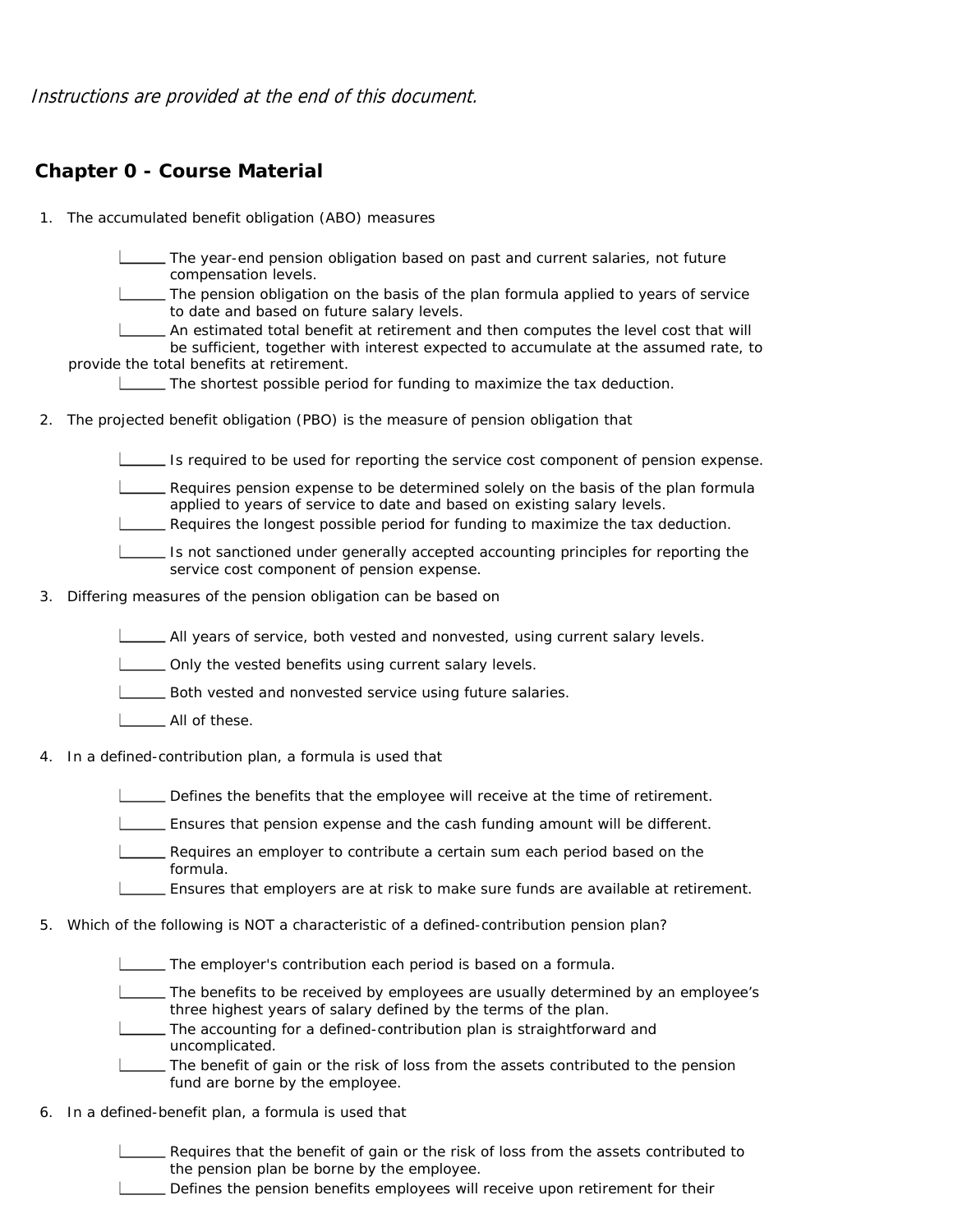employment.

- Requires that pension expense and the cash funding amount be the same.
- Defines the contribution the employer is to make; no promise is made concerning the ultimate benefits to be paid out to the employees.
- 7. Given the following pension information related to Woods, Inc. for the year 2X13, what is the amount of pension expense that Woods should report for  $2X13$ ? Service cost = \$72,000; Interest on projected benefit obligation =  $$54,000$ ; Interest on vested benefits =  $$24,000$ ; Amortization of prior service cost due to increase in benefits =  $$12,000$ ; Expected return on plan assets =  $$18,000$ . The amount of pension expense to be reported for 2X13 is

 $\_$ \$108,000.  $\frac{1}{1}$  \$144,000.  $\frac{1}{1}$ \$162,000.  $1 \_\_\_\$ \$120,000.

8. For a defined benefit pension plan, the discount rate used to calculate the projected benefit obligation is determined by the: I) Expected Return on Plan Assets, or II) the Actual Return on Plan Assets?

**L** Both I and II

Neither I nor II

I, but not II

II, but not I

9. Interest cost included in the net pension cost recognized for a period by an employer sponsoring a defined benefit pension plan represents the

Shortage between the expected and actual return on plan assets.

Increase in the projected benefit obligation resulting from the passage of time.

Increase in the fair value of plan assets resulting from the passage of time.

**LETT** Amortization of the discount on unrecognized prior service costs.

10. Alternative methods exist for the measurement of the pension obligation (liability). Which measure requires the use of future salaries in its computation?

**Wested benefit obligation** 

**LECTE** Accumulated benefit obligation

**LETT** Projected benefit obligation

- **LETT** Restructured benefit obligation
- 11. The computation of pension expense includes all the following EXCEPT
	- Service cost component measured using current salary levels.
	- Interest on projected benefit obligation.
	- **L\_\_\_\_\_** Expected return on plan assets.
	- **LETTE** All of these are included in the computation.
- 12. The interest on the projected benefit obligation (PBO) component of pension expense

Decreases pension expense and the PBO..

**LETT** Reflects the rates at which pension benefits could be effectively settled.

Is the same as the expected return on plan assets.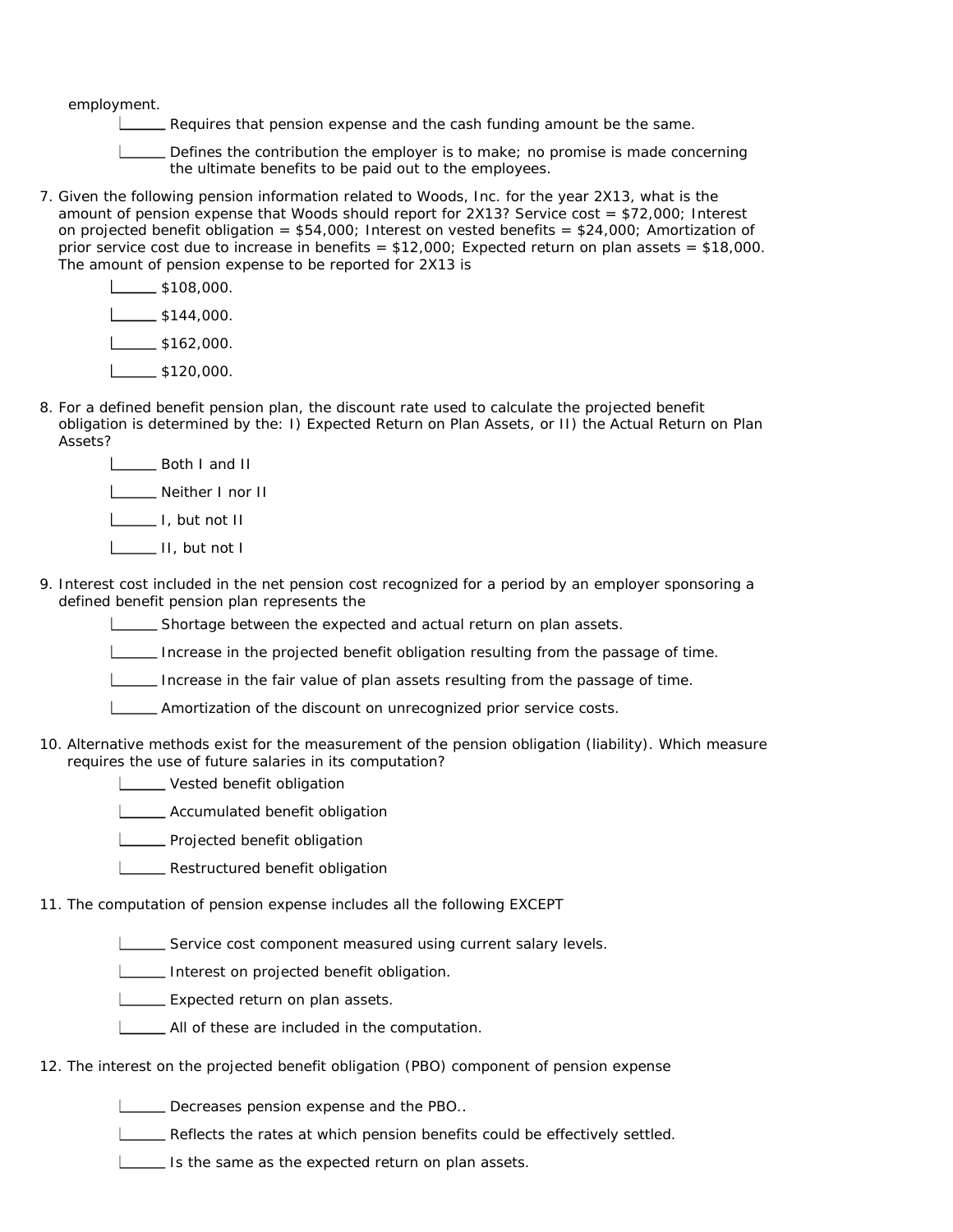May be stated implicitly or explicitly when reported.

13. In accounting for a pension plan, any difference between the pension cost charged to expense and the payments into the fund should be reported as

An offset to the liability for prior service cost.

**LETT** Pension asset/liability.

As other comprehensive income.

As accumulated other comprehensive income.

14. Which of the following items should be included in pension expense calculated by an employer who sponsors a defined-benefit pension plan for its employees? I) Fair value of plan assets, or II) Amortization of prior service cost

Both I and II.

I, but not II.

II, but not I.

Neither I nor II.

15. A corporation has a defined-benefit plan. A pension liability will result at the end of the year if the

**Projected benefit obligation exceeds the fair value of the plan assets.** 

Fair value of the plan assets exceeds the projected benefit obligation.

Amount of employer contributions exceeds the pension expense.

- Amount of pension expense exceeds the amount of employer contributions.
- 16. The actual return on plan assets

 $\Box$  Is equal to the change in the fair value of the plan assets during the year.

Includes interest, dividends, and realized and holding gains or losses on plan assets.

Is equal to the expected rate of return times the fair value of the plan assets at the beginning of the period.

- L\_\_\_\_\_ All of these.
- 17. Rossi Company has a defined-benefit plan. At the end of 2X13, it has determined the following information related to its pension plan: Projected benefit obligation (PBO) =  $$$700,000$ ; Accumulated benefit obligation (ABO) =  $$660,000$ ; Fair value of pension plan assets =  $$610,000$ . What is the amount of pension liability that is reported in Rossi's balance sheet at the end of 2X13?

 $\frac{1}{1}$ \$100,000.  $\frac{1}{1}$ \$90,000.  $\frac{1}{1}$ \$60,000.  $L_{2}$ \$50,000.

18. Rathke, Inc. has a defined-benefit pension plan covering its 50 employees. Rathke agrees to amend its pension benefits. As a result, the projected benefit obligation increased by \$1,500,000. Rathke determined that all its employees are expected to receive benefits under the plan over the next 5 years. In addition, 20% are expected to retire or quit each year. Assuming that Rathke uses the years-of-service method of amortization for prior service cost, the amount reported as amortization of prior service cost in year one after the amendment is

 $\frac{1}{300,000}$ .

 $1$  \_\_\_\_\_ \$500,000.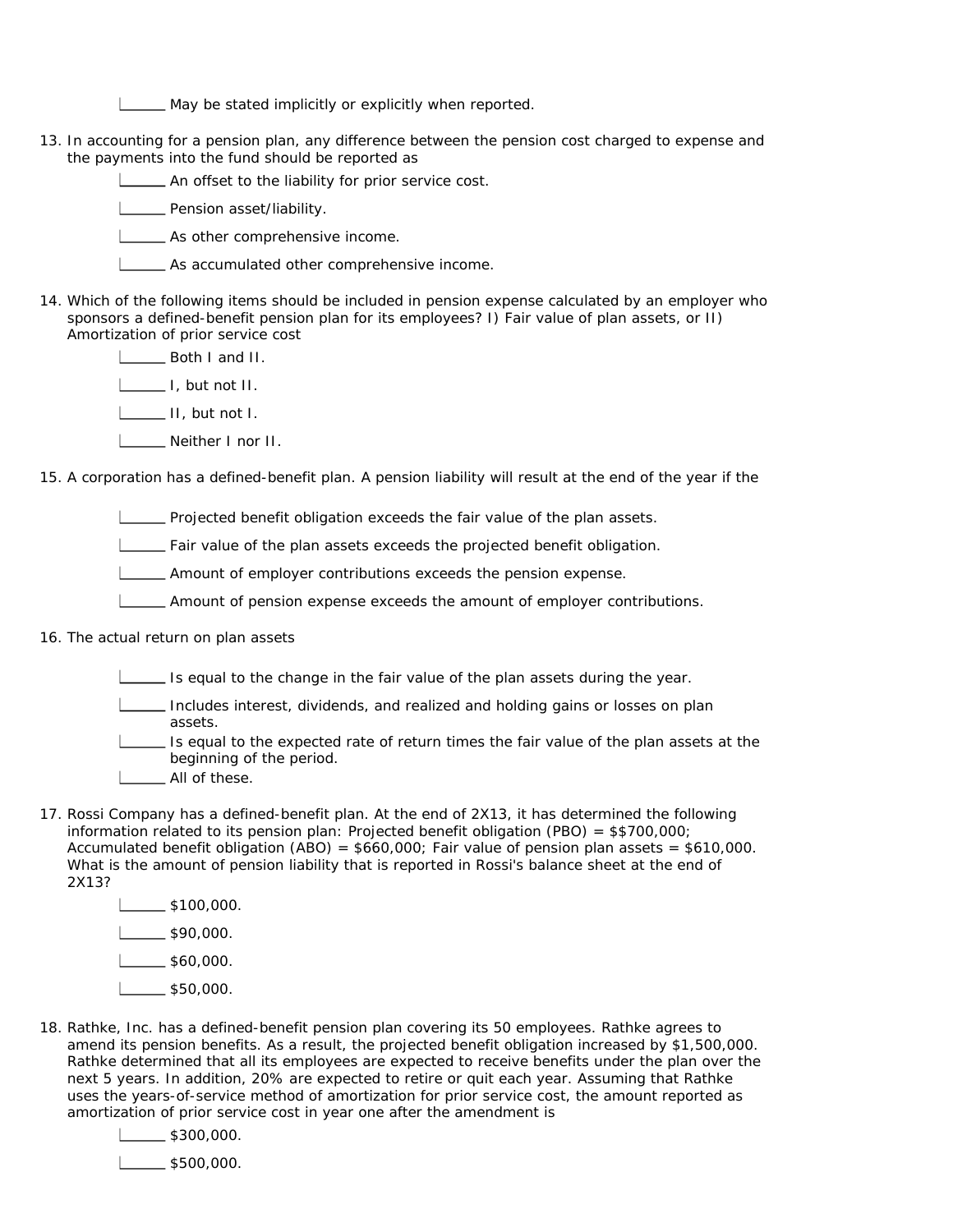$\frac{1}{1}$ \$150,000.

 $1$  \_\_\_\_\_\_ \$400,000.

19. When a company amends a pension plan, for accounting purposes, prior service costs should be

Treated as a prior period adjustment because no future periods are benefited.

**Amortized in accordance with procedures used for income tax purposes.** 

Recorded in other comprehensive income (OCI).

Reported as an expense in the period the plan is amended.

20. Gains and losses that relate to the computation of pension expense should be

Recorded currently as an adjustment to pension expense in the period incurred.

**Recorded currently and in the future by applying the corridor method which** provides the amount to be amortized.

**LETT** Amortized over a 15-year period.

- **L\_\_\_ Recorded only if a loss is determined.**
- 21. The fair value of pension plan assets is used: I) to determine the corridor, and II) to calculate the expected return on plan assets.

**L** Both I and II

I, but not II

II, but not I

- L<sub>L</sub> Neither I nor II
- 22. Huggins Company has the following information at December 31, 2X13 related to its pension plan. What is the amount of pension asset/liability Huggins Company would recognize at December 31, 2X13? Projected benefit obligation (PBO) =  $$4,000,000$ ; Accumulated benefit obligation (APO) = \$3,200,000; Plan assets (fair value) = \$4,200,000; Accumulated OCI = \$300,000

**Pension liability of \$300,000.** 

**L** Pension asset of \$1,000,000.

**LETT** Pension liability of \$800,000.

**Pension asset of \$200,000.** 

23. Kraft, Inc. sponsors a defined-benefit pension plan. The expected return on plan assets and the settlement rate are both 10%. Given the following data that relates to the operation of the plan for the year 2X13, what is the amount of pension expense reported for 2X13? Service cost  $=$  $$200,000$ ; Contributions to the plan =  $$220,000$ ; Actual return on plan assets =  $$180,000$ ; Projected benefit obligation (PBO) (beginning of year) = \$2,400,000; Market-related and fair value of plan assets (beginning of year) = \$1,600,000.

 $\frac{1}{2}$ \$200,000.

 $L_{2}$ \$260,000.

 $1 - $280,000$ .

 $\frac{1}{8440,000}$ .

24. Which of the following disclosures of pension plan information would not normally be required?

**The major components of pension expense** 

The amount of prior service cost changed or credited in previous years.

The funded status of the plan and the amounts recognized in the financial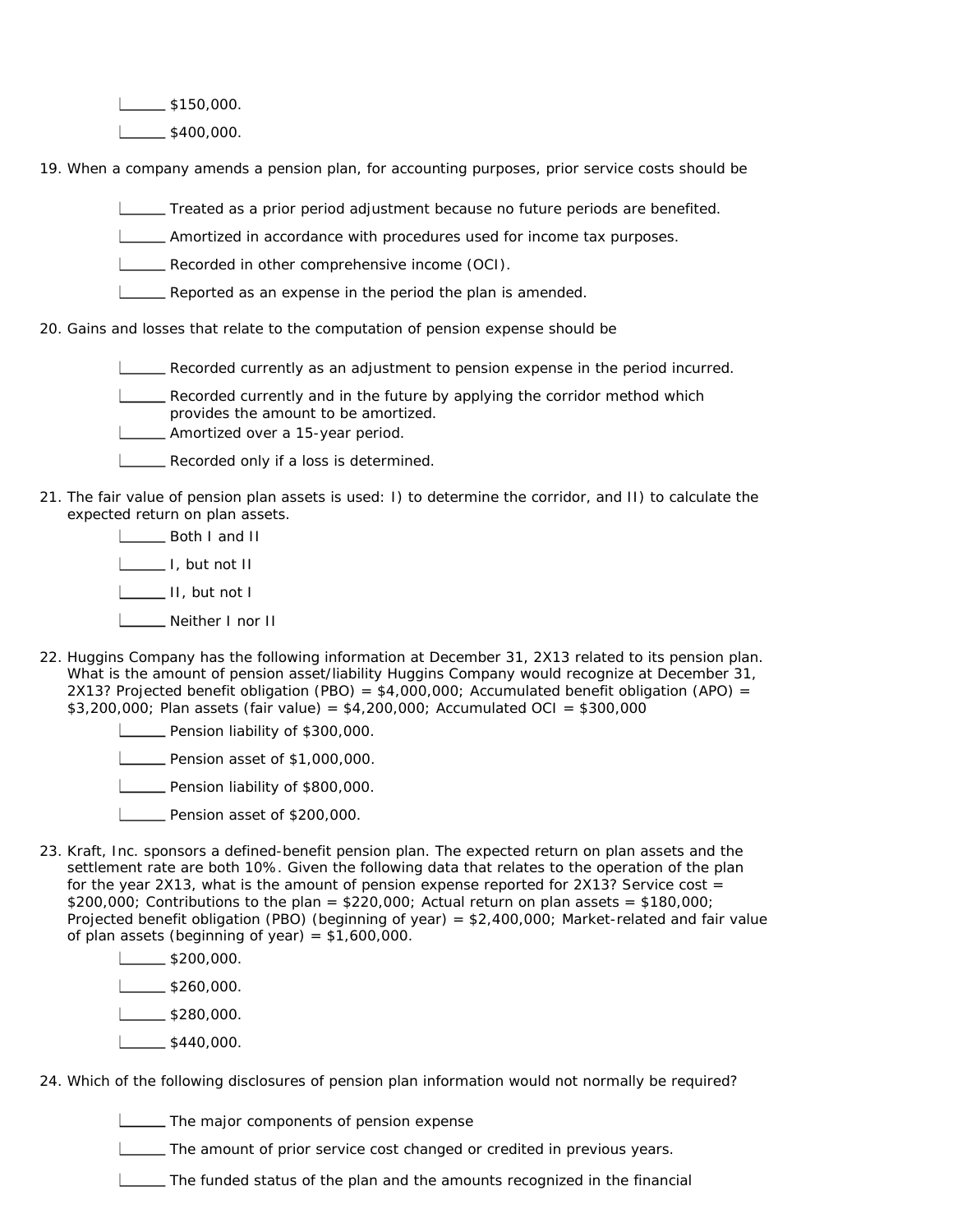statements

**The rates used in measuring the benefit amounts** 

- 25. A pension fund gain or loss that is caused by a plant closing should be
	- Recognized immediately as a gain or loss on the plant closing.
	- Spread over the current year and future years.
	- Charged or credited to the current pension expense.
	- **LECOGNET AS A PROMAGE AS A PROMAGE ADDED** Recognized as a prior period adjustment.
- 26. Which of the following statements about the expected postretirement benefit obligation (EPBO) is not correct?
	- **The EPBO is an actuarial present value.**
	- I \_ The EPBO is recorded in the accounts.
	- The EPBO is used in measuring periodic expense.
	- **L\_\_\_\_** All of these are correct.
- 27. An employer's obligation for postretirement health benefits that are expected to be fully provided to or for an employee must be fully accrued by the date the
	- **Benefits are paid.**

**LETT** Benefits are utilized.

- L\_\_\_\_\_ Employee retires.
- **LEMPLOYEE IS fully eligible for benefits.**
- 28. Bounty Co. provides postretirement healthcare benefits to employees who have completed at least 10 years' service and are aged 55 years or older when retiring. Employees retiring from Bounty have a median age of 62, and no one has worked beyond age 65. Fletcher is hired at 48 years old. The attribution period for accruing Bounty's expected postretirement healthcare benefit obligation to Fletcher is during the period when Fletcher is aged
	- $\frac{1}{48}$  to 65.  $\frac{1}{48}$  to 58.  $1 \_ 55$  to 65.  $\frac{1}{55}$  to 62.
- 29. Given the following facts that relate to the Patton Co. postretirement benefits plan for 2X13, what is the amount of postretirement expense for 2X13? Service cost = \$170,000; Discount rate =  $9\%$ ; APBO, January 1, 2X13 =  $$1,500,000$ ; EPBO, January 1, 2X13 =  $$2,000,000$ ; Benefit payments to employees = \$115,000.
	- $\frac{1}{1}$ \$170,000.  $L_{2}$ \$305,000.  $\frac{1}{3350,000}$ .  $\frac{1}{1}$  \$420,000.
- 30. The International Accounting Standards Board (IASB) has proposed changes to IFRS pension accounting including all of the following EXCEPT
	- **Elimination of smoothing via the corridor approach.**
	- Different presentation of pension costs in the income statement.
	- Requiring recognition of actuarial gains and losses over the expected service lives of employees.
	- A new category of pensions for accounting purpose "contribution-based